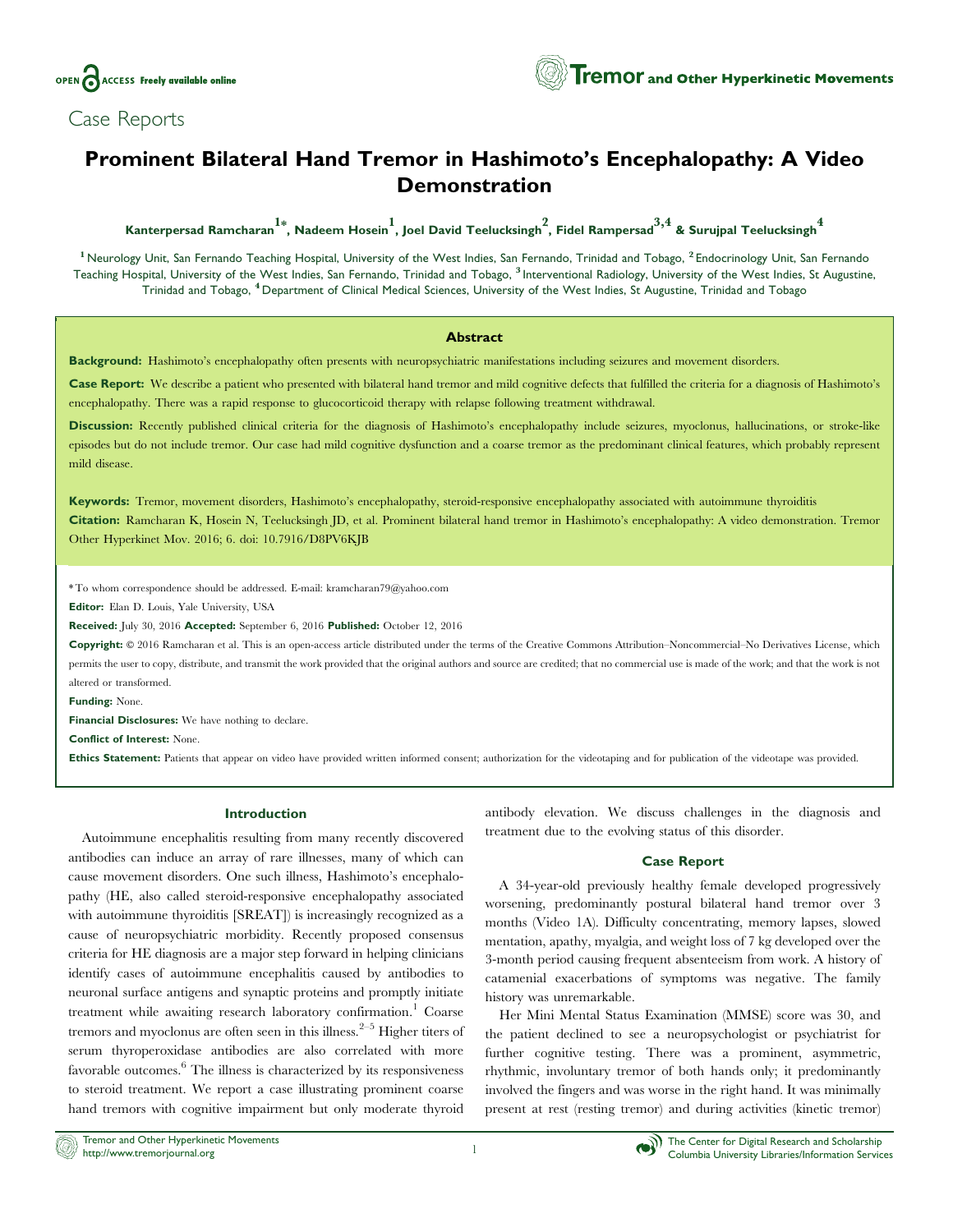<span id="page-1-0"></span>

Video 1. Segment 1A. Subject at presentation. Hands held outstretched showing a postural hand tremor more prominent in the right hand. Segment 1B. Subject after relapse. Postural hand tremor relapse following steroid withdrawal. Segment 1C. Subject after steroid re-introduction. Significant tremor reduction on steroid treatment.

and was most prominent on outstretching the hands (postural tremor) as shown in Video 1A. It was also present on the finger to nose test (intention tremor). The tremor had high frequency and moderate amplitude (Video 1A). There was neither entrainment nor change on distraction to support a diagnosis of psychogenic tremor. Features of parkinsonism or dystonia were not present. The rest of the physical exam was normal apart from the presence of mild, diffuse thyroid enlargement.

Blood investigations revealed a normal full blood count, liver function, renal function, collagen vascular screen, and serum copper and serum ceruloplasmin levels. The erythrocyte sedimentation rate was 25 mm/hour. Serum thyroxine, tri-iodothyronine, and thyroidstimulating hormone were repeatedly within normal ranges. Ultrasonography revealed the presence of mild diffuse thyroid enlargement with solid and cystic components, and fine-needle biopsy revealed characteristics consistent with thyroiditis. Magnetic resonance imaging (MRI) of the brain including T2 fluid-attenuated inversion recovery sequences and diffusion studies, magnetic resonance angiography of the brain, MRI of the spinal cord, and electroencephalogram were normal. Computed axial tomography of the chest, abdomen, and pelvis showed no evidence of malignancy.

The patient's antithyroid antibodies were only moderately elevated (Table 1). Antibodies to glutamic acid decarboxylase, N-methyl-Daspartate receptor, and voltage-gated calcium and potassium channels were also all normal (Table 1). Serum autoantibody measurement against the N-terminal of a-enolase and neurophysiologic tremor studies were unavailable. Consent for lumbar puncture was not obtained.

Probable HE was diagnosed, and prednisolone at a dosage of 10 mg orally three times daily was started. After 3 months of treatment, the patient's tremors had diminished significantly and her subjective cognitive dysfunction was almost completely resolved, but the

## Table 1. Serum Antibody Panel

| Antibody                         | Level    | Reference<br>Range     |
|----------------------------------|----------|------------------------|
| Anti thyroglobulin antibody      | 98.2     | $0-40$ HJ/ML           |
| Antithyroid receptor<br>antibody | 6.6      | $>2$ IU/L.<br>positive |
| Antithyroperoxidase              | 32       | $0-35$ IU/mL           |
| Fixed NMDAR antibody             | Negative | Negative               |
| Anti-VGCC antibody               | Negative | $0-45$ pmol/L          |
| Anti-VGKC antibody               | 6        | $0$ –69 pmol/L         |
| Anti-GAD antibody                | Negative | Negative               |

Abbreviations: GAD, Glutamic Acid Decarboxylase; NMDAR, N-methyl-D-aspartate Receptor; VGCC, Voltage-gated Calcium Channel; VGKC, Voltage-gated Potassium Channel.

prednisolone dosage was gradually reduced to 5 mg daily because of weight gain. Unfortunately, there was relapse of tremor (Video 1B) and subjective cognitive symptoms, but re-introduction of prednisolone 60 mg daily led to tremor disappearance within 48 h (Video 1C). Cognitive symptoms again improved over the next few weeks. As a steroid-sparing measure, azathioprine 50 mg orally daily was started with low-dose prednisolone; this regimen controlled the patient's symptoms and allowed her to return to work. After 8 weeks, her liver enzymes were elevated, and azathioprine had to be withdrawn. Liver enzyme levels subsequently returned to normal in 6 weeks. Despite this, after 8 months of follow-up the patient remains minimally symptomatic, fully functional, and has resumed a normal lifestyle on oral prednisolone 5 mg daily.

#### **Discussion**

Recent expert consensus criteria on autoimmune encephalitis suggest that a diagnosis of HE can be made when all six of the following criteria have been met: 1) encephalopathy with seizures, myoclonus, hallucinations, or stroke-like episodes; 2) subclinical or mild overt thyroid disease (usually hypothyroidism); 3) brain MRI normal or with nonspecific abnormalities; 4) presence of serum thyroid (thyroid peroxidase, thyroglobulin) antibodies; 5) absence of wellcharacterized neuronal antibodies in serum and cerebrospinal fluid (CSF); and 6) reasonable exclusion of alternative causes.<sup>1</sup> However, it was noted that there was no disease-specific cut-off value for these antibodies; antithyroid antibodies are detected in 13% of healthy individuals. $1,7$ 

This case fulfils most of the above criteria (apart from CSF analysis) and highlights bilateral coarse hand tremor as a feature at presentation, which was previously described.<sup>4</sup> Cognitive dysfunction in this case was subtle and not readily objectively detected at the bedside (perfect MMSE score of 30). The mild symptoms, moderate elevation